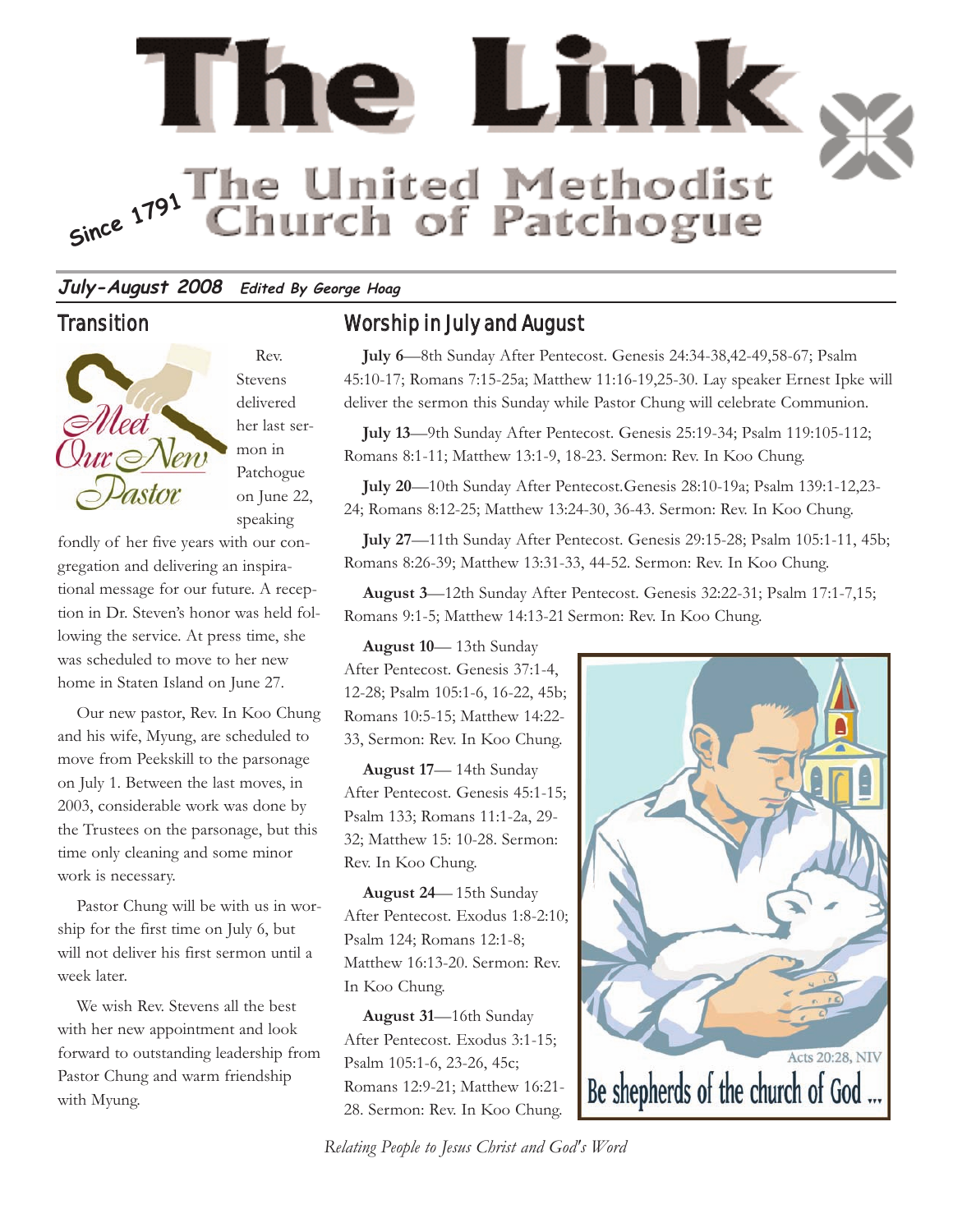# Circle of Concern *For Joys:*

The marriage of June Barile's son Philip Demacos to his girlfriend Justine. Katie Weber's friend Steven Santiago has returned safely from Iraq. Jessica and Frank Nuzzo's new son (and Barbara Schroeder's grandson), Gavin Anthony, born March 11th, 6lbs, 15oz, 19 and 3/4" long. The Chae's granddaughter was given a gold medal from New York State as a writer amongst young writers.

## *For Bereavement:*

Family and Friends of: Liam Keady, Richard Simpson; the family of Maria Guadron's father; Beulah Wylazlowski; George Roessler, Sr.; Olive Ann Cox; John Williford, John Emerson Bransford; Ruth Siebert.

### *For Guidance:*

Marina and Devy Agtuca, Kersheal Beggs, Shantey, Elise Gavrock, Steven Santiago, Lisa D., Barbara McAllister, Joe Brentlink, David & Lori Purificato, Ray Gallo, Ray Clark, Maj. Don Cornwell stationed in South Korea, Cat Placement and Rescue, Brenda Bonfe D'Angelo, the Stawecki family, Maria Spera and family.

### *These Who are Hospitalized:*

Frank Barile, Nancy Rogers, Nancy Marshall, Kathy Lebbins, Eric Carlson, Isaiah and his parents, Michael Abate, Howard Alt, Zachary, Doug Brown, Deborah Belmonte, Joe Schievone, Alicia Sophabmixay, Marge Kirkup, Vincent Maggio, Maggie Reynolds, Warren Davis.

## *These at Home:*

Steve Mulderig, Martha Campanile, Natalie Burnett-Lynch, Kathleen Chodorski, Philip Crandall, Kyra McCarthy, Cheryl Ward, Chrissy Leddin, Aunt Lee Kraemer, Sheila and Anthony SanGiovanni, Ernie Titus, Linda Werner's friend Lois, Lucille Barthelme, Jean Miller, Wayne Stawecki, Henry Prince, Debi DelRossi, Belle Barile, Rick Healy, Lisa Ann Manginelli, Catherine Cullen, Tom Furman, Krysten Wagonberg, Antonio Salgada, Ann Mazie Diema, Robert and Don DeLaVergne, Lisa Lopez, Dorotea Sanchez, Mary Jones, Carol Knapp, Mary Ceaser, Josephine and Louis Adone, Ed Erdmann, Ruth Masem, and Kitty Dayton, Billy Drew, Cheryl Ward.

### *These who are in Rehab or Nursing Care Facilities:*

George and Shirley Strauss; Alice Zahnd in Patchogue Nursing Center, 25 Schoenfeld Blvd., Patchogue, NY; Anna Satterly in Brookhaven Health Care Facility, 801 Gazzola Drive, East Patchogue, NY 11772; Lew and Kitty Brunnemer in Cedar Lodge Nursing Home, 6 Frowein Road, Center Moriches, NY 11934; Gerry Flood in St James Nursing Home (room 269) 273 Moriches Rd., St. James, NY 11780; Doris Shrimpton in Bellhaven Nursing Center, 110 Beaverdam Rd., Brookhaven; Hazel Nargi in McPeak's Adult Home, 286 N. Ocean Ave., Patchogue; Marian King in Sunrise Assisted Living, 2 Hills Rd., E. Setauket, Rm. 2; Anna Bonfe, Rm. 201, Cunningham Bldg., Loretto Rest, 708 E. Brighton Ave., Syracuse, NY 13205; Toby Miller (Room 213B) in Affinity Skilled Living and Rehabilitation Center, 305 Locust Avenue, Oakdale, NY 11769.



# We Begin To Address Money Problems. All Church Meeting Held.

An all church meeting to address our serious financial problems was held, following a potluck dinner in Wesley Hall on June 19.

Finance Committee Chairman George Hoag opened the meeting by telling about three churches that were highlighted at the recent New York Annual Conference. One was a brand new congregation, New Millenium Church, in Bayside Queens, that was formally admitted to the conference. The church, with an average attendance of 170, is meeting in a former synagogue that they have purchased.

There was less ceremony for the other two churches which are closing. One of them, in Norwalk, CT, is similar to ours, established in 1789. The message is that we are in such condition that our church could close as well, but, George said, if we act in the spirit of the Bayside church, and work as if we are establishing a new congregation, we will survive.

It was strongly stressed at the meeting that we need to work to make our July 28 golf tournament a success. Quite a few more golfers are needed. We also will be doing a Chinese Auction in the fall.

Suggestions were also made for several other fundraisers.

We will meet again soon after the new pastor arrives.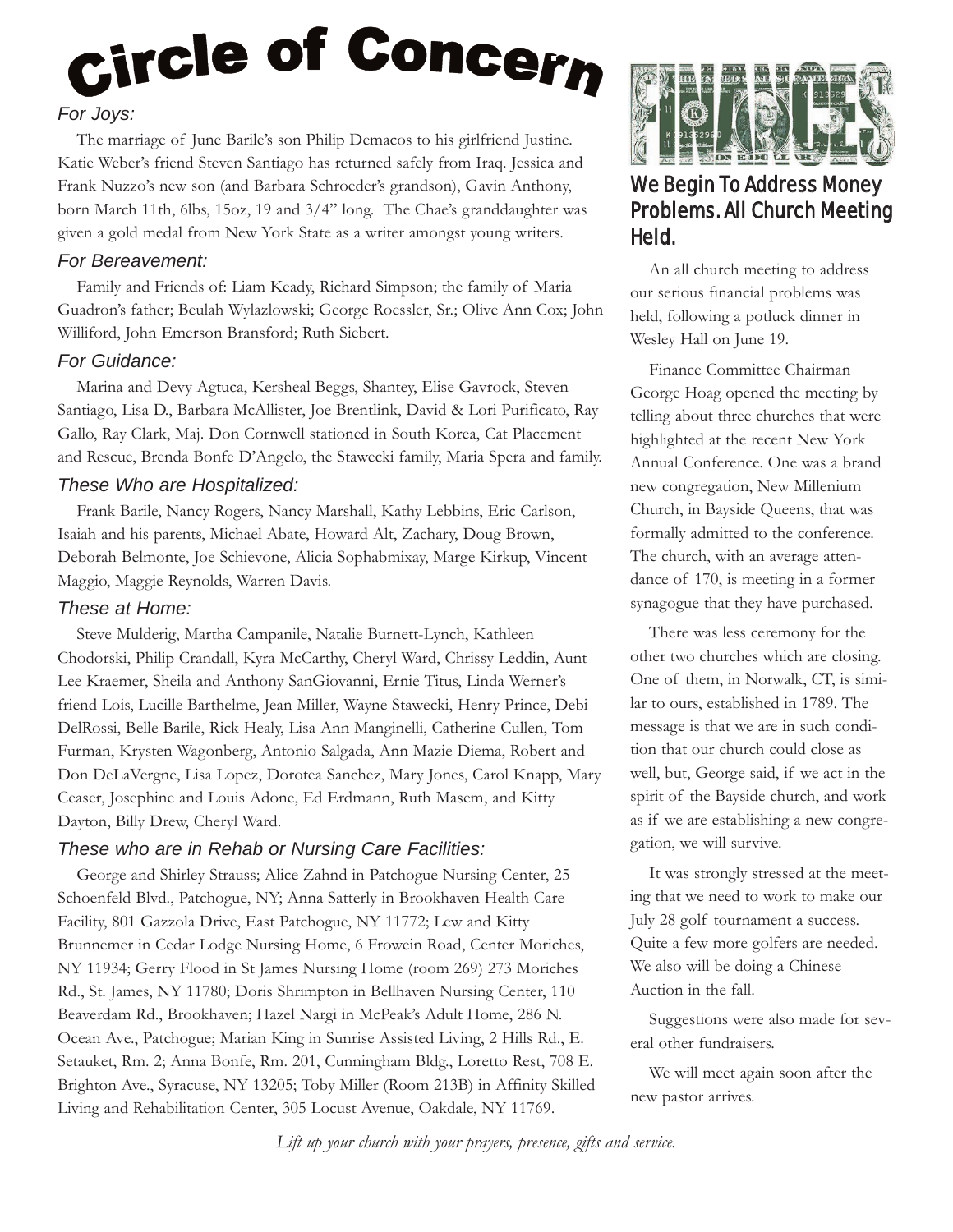# Donations Fund Pew Cushions

Thanks to donations to our Memorial Fund, many sanctuary pew cushions have been replaced or are in the process of being replaced.

Huge appreciation goes to Robert Bransford whose cash donations enabled us to replace ten cushions. The donation was in memory of his parents, Sarah (Sally) Bransford and J. Emerson Bransford, through Roger Overton.

Robert (Bob) Rogers and his sister Norene Rogers Caputo's donation replaced cushions across the back (east wall) pews and are in loving memory of their mother, Madeline T. Rogers.

Geri Sheridan's donation in memory of her beloved husband Robert (Bob) replaced the cushions across the front pews.

Many more cushions need replacing so tax exempt donations to the UMC Memorial Fund will be appreciated. The fund is maintained by Diane Adone and appropriate entries will be made in our Memorial Book at the rear of the sanctuary.

#### *—Geri Sheridan*



# Stewardship

Think of us in this way, as servants of Christ and stewards of God's mysteries.



Now that Summer is here, we all have many projects to do. Lawn mowing and shrub trimming are necessary not

only at our homes, but at the parsonage and church too. We should all thank Ray Henson for volunteering to take care of these chores for us. If you have an extra hour or so, please contact the office at 475-0381 (Monday through Thursday from 9-1) to let us know that you can help.

As we read our **Link**, please be informed that June Barile, Valerie Ward and Janice LaBlanc are instrumental in the preparation and mailing of the Link. They provide their professional mailing services for free (we pay only for postage) so we all can enjoy it. George Hoag is the editor and works closely with our church Administrative Assistant, Kathleen D'Angelo, organizing and printing the Link. To save money, the Link is printed on our office copying machine. It is available also on line at our website, www..gbgm.umc.org/patchogue. You can also request to have the Link sent to you by e-mail. Please contact the office with your e-mail address to make this change.

There was a special spring cleaning in the sanctuary for the BAFFA (Bay Area Friends for the Fine Arts) con-

*Celebrate your life! Witness for your faith!*

cert. Five of our fine ladies spent a Saturday dusting and cleaning: Barbara Becker, Lorraine Brenner, Wendy Hollowell, Jean Miller, and Geri Sheridan. The concert was a great success with standing room only for the audience. Many people complimented us on such a beautiful church.

While working on the suppression system for the kitchen stove, Ray Henson and Dave Hollowell noticed that the flat roofs of the Cloud Room and Sanctuary were in desperate need of recoating.

Since Trustee endowment funds have been diminished by the need to help the church with current expenses, Ray, Dave, and Steve Rice pooled their resources to buy the roof coating. The re-coating began last Fall and is continuing this Spring-Summer. This process will extend the life of those roofs for years.

Please, if you see a problem with the church building, let a trustee know about it. Your diligence may save us a lot in repairs. Dave Purificato noticed that the steps leading to the office entrance needed sealing and painting. We thank him for a job well done

If you are able to do a small repair or trim shrubs, your efforts are appreciated. Keeping God's house a beautiful place to worship is our duty. God loves a cheerful giver.

#### *—Dave Hollowell*

This is a combined July-August edition of the Link. The next issue will be for September. Please send all copy to gbhoag@optonline.net by Aug. 15.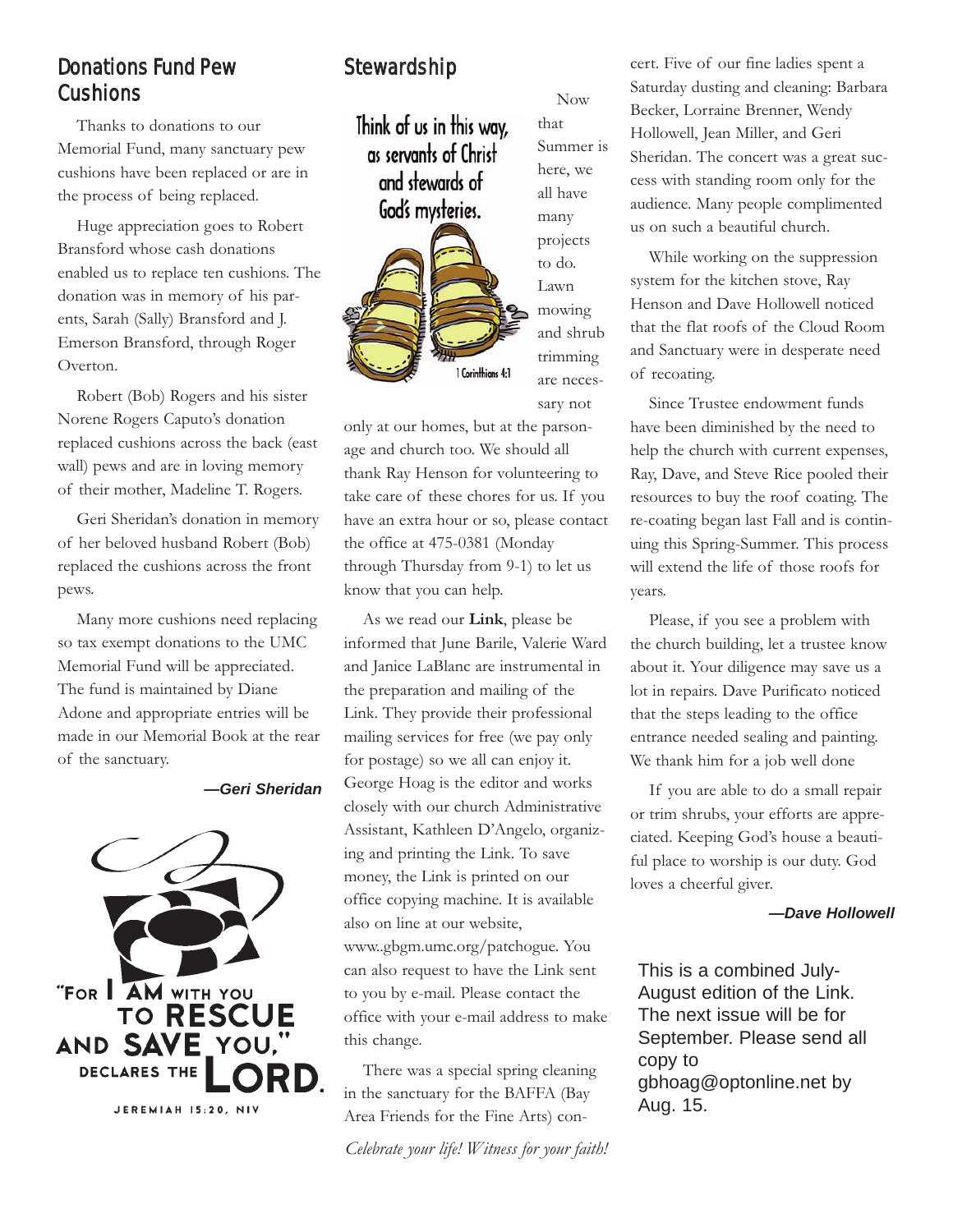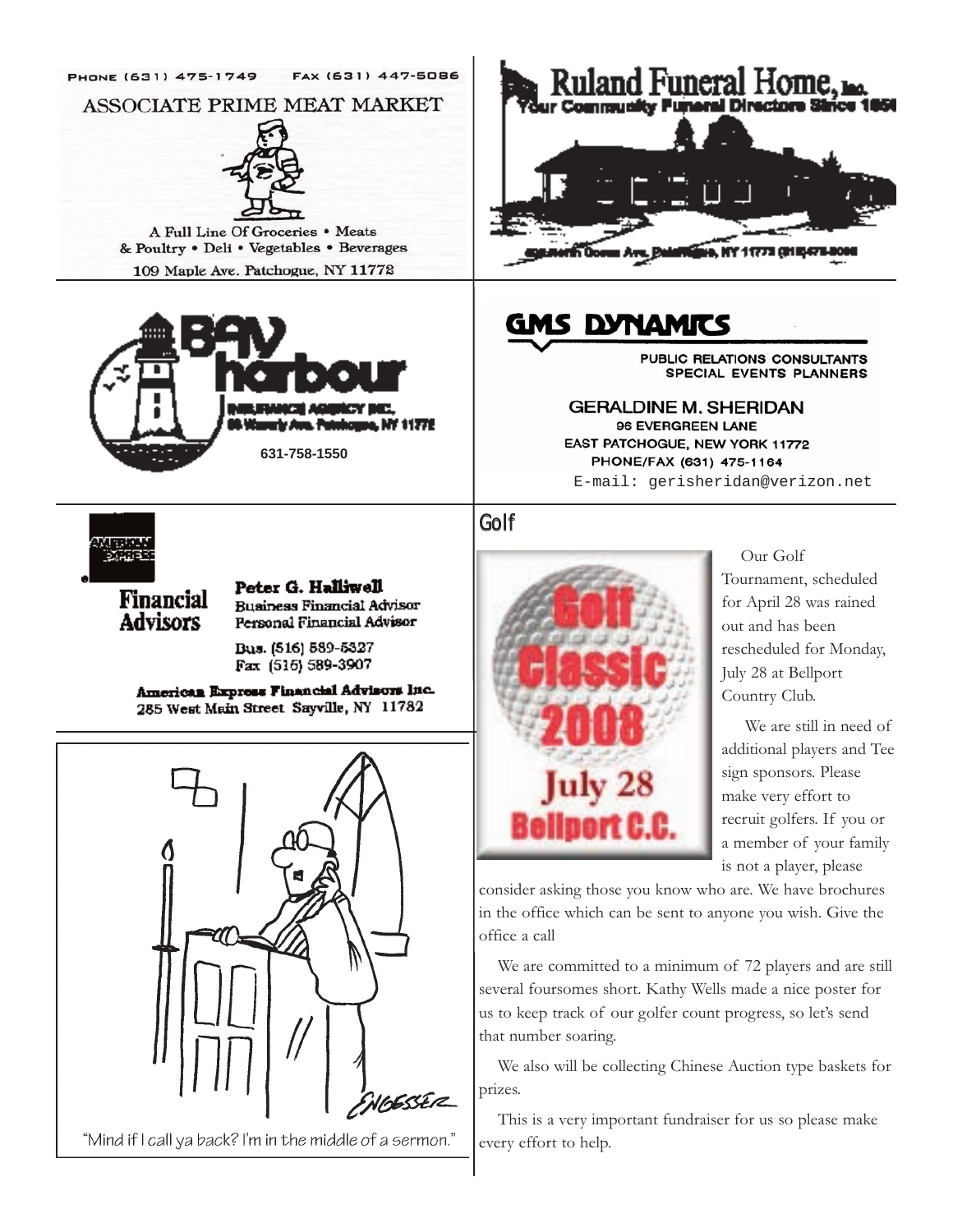# **United Methodist Church of Patchogue July 2008**

| <b>Sun</b>                                                                             | Mon                           | <b>Tue</b>                                                                                                        | <b>Wed</b>                         | <b>Thu</b>     | Fri            | <b>Sat</b>                                              |
|----------------------------------------------------------------------------------------|-------------------------------|-------------------------------------------------------------------------------------------------------------------|------------------------------------|----------------|----------------|---------------------------------------------------------|
|                                                                                        |                               | $\overline{l}$<br>$10$ a.m.-Noon-<br>Food Pantry<br>$7:00$ p.m. $-AA$<br>7:30 p.m. $-$<br>Recovery                | $\overline{2}$                     | $\mathfrak{Z}$ | $\overline{4}$ | 5                                                       |
| 6<br>10 a.m.-Church<br>School/Communion<br>Worship<br>$2:00 - 7:00$ p.m.-<br>Chrysalis | $\overline{7}$<br>7 p.m.-- AA | 8<br>$10$ a.m.-Noon-<br>Food Pantry<br>6:30 p.m.-ESL<br>Class<br>$7:00$ p.m. $-AA$<br>7:30 p.m.-<br>Recovery      | 9<br>6:30 p.m.-ESL<br>Class        | 10             | 11             | 12<br>1:00-3:00 p.m.-<br>Quincenera (in sanc-<br>tuary) |
| 13<br>10 a.m.-Church<br>School /Worship<br>11:30 a.m.-Finance<br>Committee             | 14<br>$7 p.m. -AA$            | 15<br>10 a.m.-Noon-<br>Food Pantry<br>6:30 p.m.-ESL<br>Class<br>$7:00$ p.m. $-AA$<br>7:30 p.m.-<br>Recovery       | 16<br>6:30 p.m.-ESL<br>Class       | 17             | 18             | 19                                                      |
| 20<br>10 a.m.-Church<br>School/Worship                                                 | 21<br>$7 p.m. -AA$            | 22<br>$10$ a.m.-Noon-<br>Food Pantry<br>6:30 p.m.-ESL<br>Class<br>7:00 p.m.-- AA<br>7:30 p.m. $-$<br>Recovery     | 23<br>6:30 p.m.—ESL<br>Class       | 24             | 25             | 26                                                      |
| 27<br>10 a.m.-Church<br>School /Worship<br>11:30 a.m. $-$<br>Trustees                  | 28<br>$7$ p.m. $-AA$          | 29<br>$10$ a.m.-Noon-<br>Food Pantry<br>$6:30$ p.m. $-$ ESL<br>Class<br>$7:00 p.m. -AA$<br>7:30 p.m.—<br>Recovery | 30<br>$6:30$ p.m.- $ ESL$<br>Class | 31             |                |                                                         |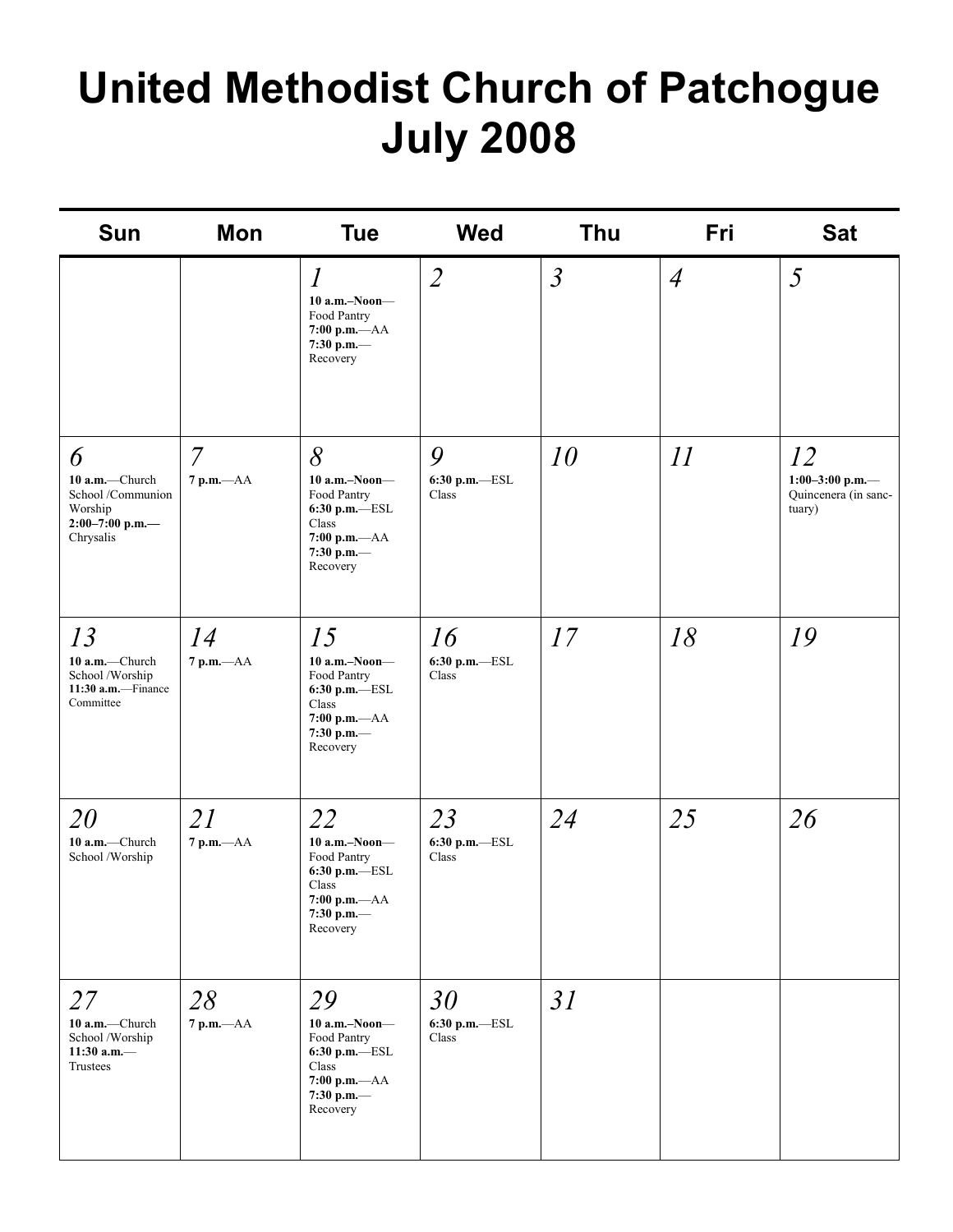# **United Methodist Church of Patchogue August 2008**

| Sun                                                                        | Mon                  | <b>Tue</b>                                                                          | <b>Wed</b> | Thu            | Fri                 | <b>Sat</b>          |
|----------------------------------------------------------------------------|----------------------|-------------------------------------------------------------------------------------|------------|----------------|---------------------|---------------------|
| $\mathfrak{Z}$                                                             | $\overline{4}$       | 5                                                                                   | 6          | $\overline{7}$ | $\overline{l}$<br>8 | $\overline{2}$<br>9 |
| 10 a.m.-Church<br>School /Communion<br>Worship                             | $7$ p.m.— $AA$       | $10$ a.m.-Noon-<br>Food Pantry<br>$7:00$ p.m.— $AA$<br>7:30 p.m.-<br>Recovery       |            |                |                     |                     |
| 10<br>10 a.m.-Church<br>School /Worship<br>11:30 a.m.-Finance<br>Committee | 11<br>$7$ p.m. $-AA$ | 12<br>$10$ a.m.-Noon-<br>Food Pantry<br>$7:00 p.m. -AA$<br>7:30 p.m.-<br>Recovery   | 13         | 14             | 15                  | 16                  |
| 17<br>10 a.m.-Church<br>School /Worship                                    | 18<br>$7 p.m. -AA$   | 19<br>$10$ a.m.-Noon-<br>Food Pantry<br>7:00 p.m.-- AA<br>7:30 p.m.—<br>Recovery    | 20         | 21             | 22                  | 23                  |
| 24<br>10 a.m.-Church<br>School /Worship<br>11:30 a.m. $-$<br>Trustees      | 25<br>7 p.m.-- AA    | 26<br>$10$ a.m.-Noon-<br>Food Pantry<br>$7:00$ p.m. $-AA$<br>7:30 p.m.-<br>Recovery | 27         | 28             | 29                  | 30                  |
| 31<br>10 a.m.-Worship                                                      |                      |                                                                                     |            |                |                     |                     |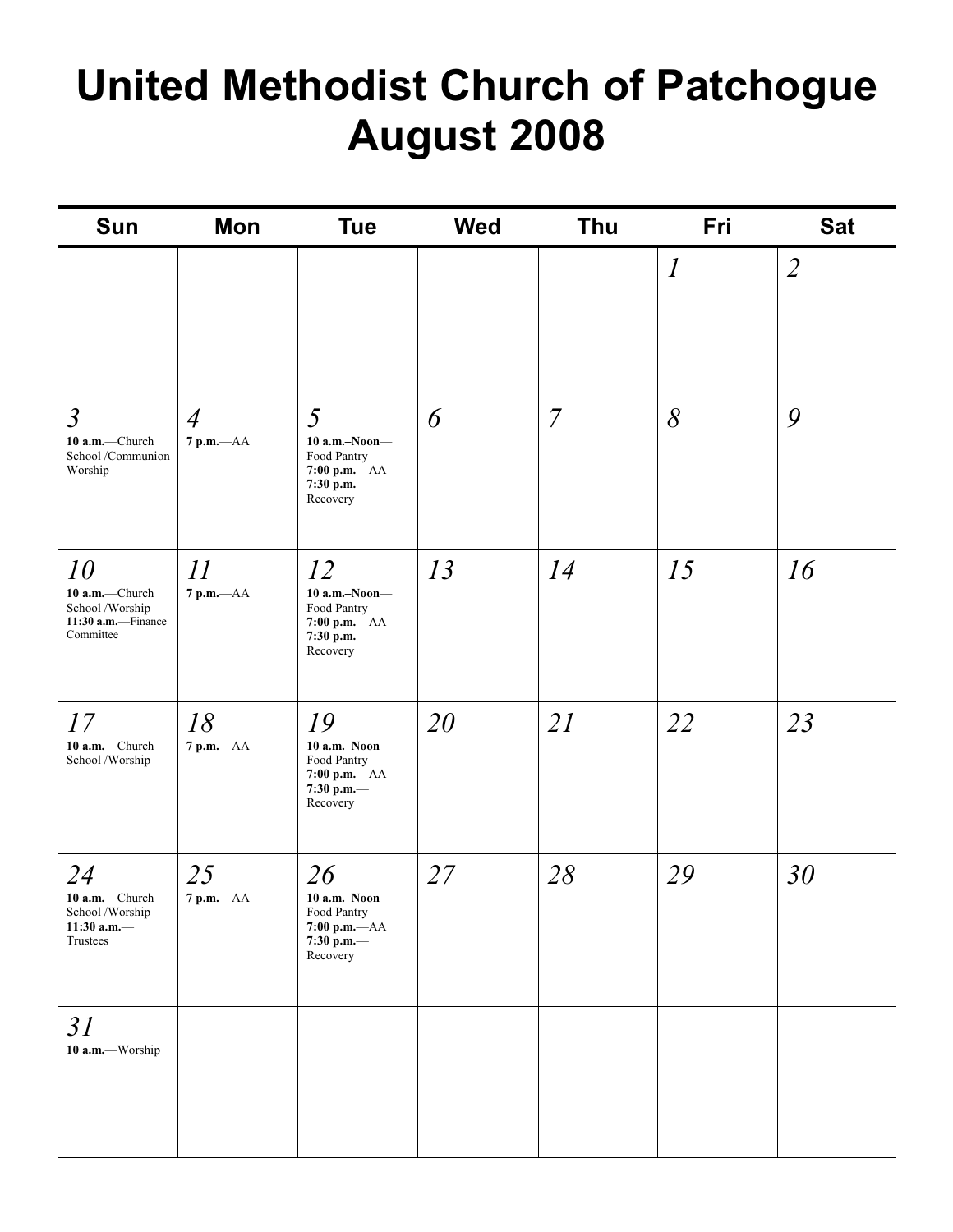# UMC.Org Reviews **Leatherheads**

Production Company: Universal Pictures; Director: George Clooney; Cast: George Clooney, Renée Zellweger, John Krasinski, Jonathan Pryce, Stephen Root, Ezra Buzzington, John Vance, Dan John Miller; Rating: PG-13 for some language and violence

By Gregg Tubbs

(UMC.org)—You've got to love an actor—twice named "sexiest man alive"—who is willing to spend the majority of a film wearing the most hysterical piece of sports headgear, all for the sake of a good laugh. Luckily those flimsy leather helmets aren't the only source of comedy in Leatherheads, George Clooney's rollicking homage to the early days of professional football. Throw in a magnetic college football superstar, a wisecracking lady reporter, and a lovable team of football-fumbling misfits, and you've got all you need for a comic touchdown. And for extra points, if you pay close attention, you'll discover weightier themes, the need for heroes and how half truths can grow into convenient and useful legends.

In his directorial follow up to the very serious Good Night and Good Luck, Clooney takes a hard left turn into pure silliness. Leatherheads aspires to capture the elusive comic madness of the 1930s screwball comedies, which deftly combined slapstick, sexual tension and rapid fire dialogue—exemplified by classics like Bringing Up Baby and His Girl Friday, both starring Cary Grant, the George Clooney of the time. While Leatherheads never reaches those heights, its energy, irreverence and overall conviviality overcome its few shortcomings. The film is at its best when it's on the field, where the pratfalls and brawls are endless and milked for all they're worth. Leatherheads also does a nice job at capturing the sepia-toned, smoky atmosphere of 1920s America, filled with speakeasies, newsboys and "dames" both classy and otherwise.

The film follows the story of two football players on very different trajectories. Dodge Connolly (Clooney) is a roguishly handsome football pro with a few too many games under his belt and too few ahead. He's the captain of the Duluth Bulldogs, a motley team of former miners and farmhands, struggling to stay solvent. In fact, with all 25 pro teams in financial straights, the entire league could collapse before it even gets started. The big draw in 1925 is college football, and its brightest star is handsome Carter Rutherford (John Krasinski), whose blazing speed on the field nearly guarantees a touchdown the moment the ball touches his hands. Further enhancing his allure are his WWI exploits, when he reputedly forced an entire German platoon to surrender to him and earned the nickname, "The Hero of Argonne," and the Congressional Medal of Honor.

For Dodge, Carter Rutherford and his legions of fans and eager sponsors represent pro football's salvation. For Carter, who is facing graduation, the rough and tumble pro league offers him the only chance to continue playing football, something he loves as much for the sport as for the adoring fans. After some crafty negotiations by his manager (Jonathan Pryce), The Hero of Argonne signs on to become the savior of the Duluth Bulldogs and as well as pro football. But there's a

*Celebrate your life! Witness for your faith!*

hitch. Hot on Carter's trail is Lexie Littleton (Renée Zellweger), a newspaper reporter whose star is rising almost as fast as Carter's. Though pretending to write a sympathetic profile on Carter, she's in fact preparing to reveal his war heroics as a fraud.

College football's brightest star is handsome Carter Rutherford (John Krasinski), also famed for his heroism in World War II. Copyright © 2008 Universal Pictures.

Leatherheads is designed to deliver laughs, nostalgia and a little romance, so reading too much into it would be a mistake. But central to the film is the idea of heroes—how we crave them, need them and sometimes even construct them. Whether they are war heroes or sports heroes (Carter is both), we want to believe in them, emulate them and project in them all that is best in us. When there is evidence that our heroes have failings and are human just like us, many of us turn a blind eye, preferring the illusion to the truth.

The theme of honesty is also explored. For example, we learn that Carter was less than heroic in the trenches, and he even admits to Lexie that "the facts are true, but the telling gets better each time." Stories grow, get embellished and, as the Football Commissioner says, eventually "smell of legend" rather than fact. Because fame is so addictive, Carter struggles over coming clean, which will bring shame and destroy his celebrity status. Intriguingly, the film leaves us with the question of whether or not football and the country as a whole are better off with its hero intact—even if he is a fake.